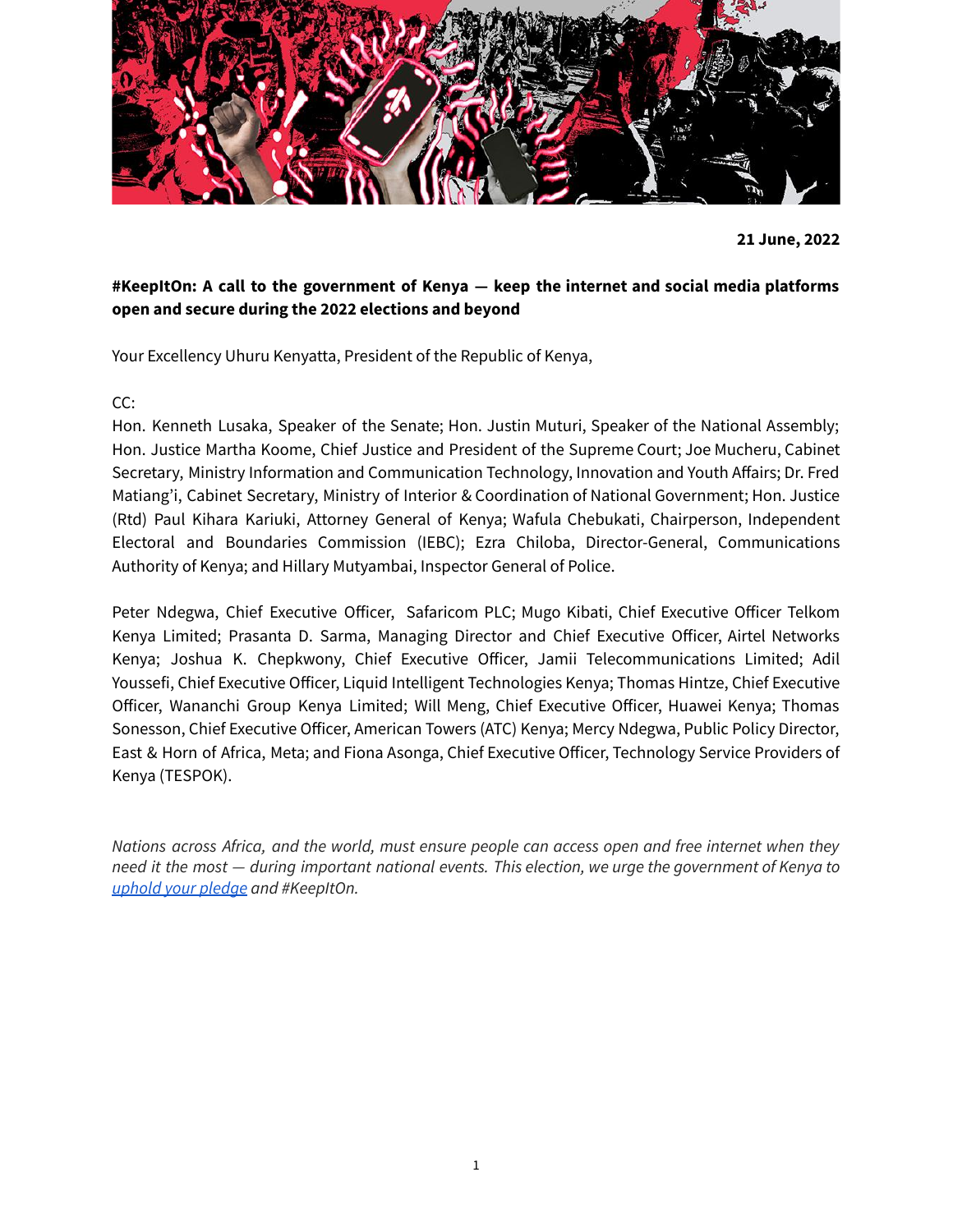

## **21 June, 2022**

We, the undersigned organizations and members of the  $#$ KeepItOn coalition  $-$  a global network of over 280 organizations from 105 countries working to end internet shutdowns<sup>1</sup> - write to urgently appeal to you, President Uhuru Kenyatta, to ensure that the internet, social media platforms, and all other communication channels remain free, open, secure, inclusive and accessible prior to, during, and after the general election scheduled for Tuesday, August 9, 2022.

As the people of Kenya prepare to vote for their representatives across the country's 290 constituencies and 47 counties, it is essential that your government adopts and prioritizes measures to ensure that the election process is inclusive, free, and fair by providing everyone with unfettered access to information and avenues for free expression, assembly, and association — both offline and online.

The internet and social media platforms play a critical role in enhancing participatory governance and promoting the realization of fundamental human rights in a democratic society as required under the *Constitution of Kenya*, 2010. These platforms provide spaces for communicating, public debate, seeking information on election processes and candidates, reporting and [documenting](https://www.africaportal.org/features/journalists-under-duress-internet-shutdowns-africa-are-stifling-press-freedom/) events and [outcomes](https://www.africaportal.org/features/journalists-under-duress-internet-shutdowns-africa-are-stifling-press-freedom/), conducting political campaigns, relaying election results, and holding governments accountable for their actions. Unlike other countries in the region that have imposed internet shutdowns during key national events, Kenya remains an example of the few countries in Africa that continue to #KeepItOn.

On at least three occasions this year  $-$  first in [May,](https://allafrica.com/stories/202205210024.html) then again [twice](https://www.the-star.co.ke/news/2022-06-09-we-wont-shut-down-internet-during-elections-matiangi/) in [June](https://www.standardmedia.co.ke/national/article/2001448071/cs-fred-matiangi-we-wont-shut-down-the-internet-during-august-9-polls)  $-$  authorities have committed to keeping the country connected during the August 9 elections.However, Kenyan authorities have made several attempts to exert control over information flow in the country during past election periods. For example, during the 2007 elections, authorities gave themselves control over the flow of information by imposing a ban on live [broadcasts](https://eisa.org/pdf/JAE7.2Ogenga.pdf), leading some broadcasters to suspend news [coverage](https://www.refworld.org/docid/47b1bbf72.html) of the disputed elections. Again, following the highly contested 2017 general election, the government implemented a seven day [shutdown](https://cpj.org/2018/01/kenya-cuts-tv-transmissions-over-live-coverage-of/) of most major television outlets, impeding the opposition's plans to carry out a parallel presidential swearing in ceremony. Also, the government [ignored](https://cpj.org/2018/02/kenyan-government-ignores-court-order-over-broadca/) court orders to restore the affected media stations, [claiming](https://www.reuters.com/article/us-kenya-politics-idUSKBN1FK1JQ) the blocking was necessary to facilitate investigations into "subverting and overthrowing the lawfully-elected government."

 $1$  An internet shutdown is defined as an intentional disruption of internet or electronic communications, rendering them inaccessible or effectively unusable, for a specific population or within a location, often to exert control over the flow of information. See more at: [https://accessnow.org/keepiton](https://accessnow.org/keepiton>).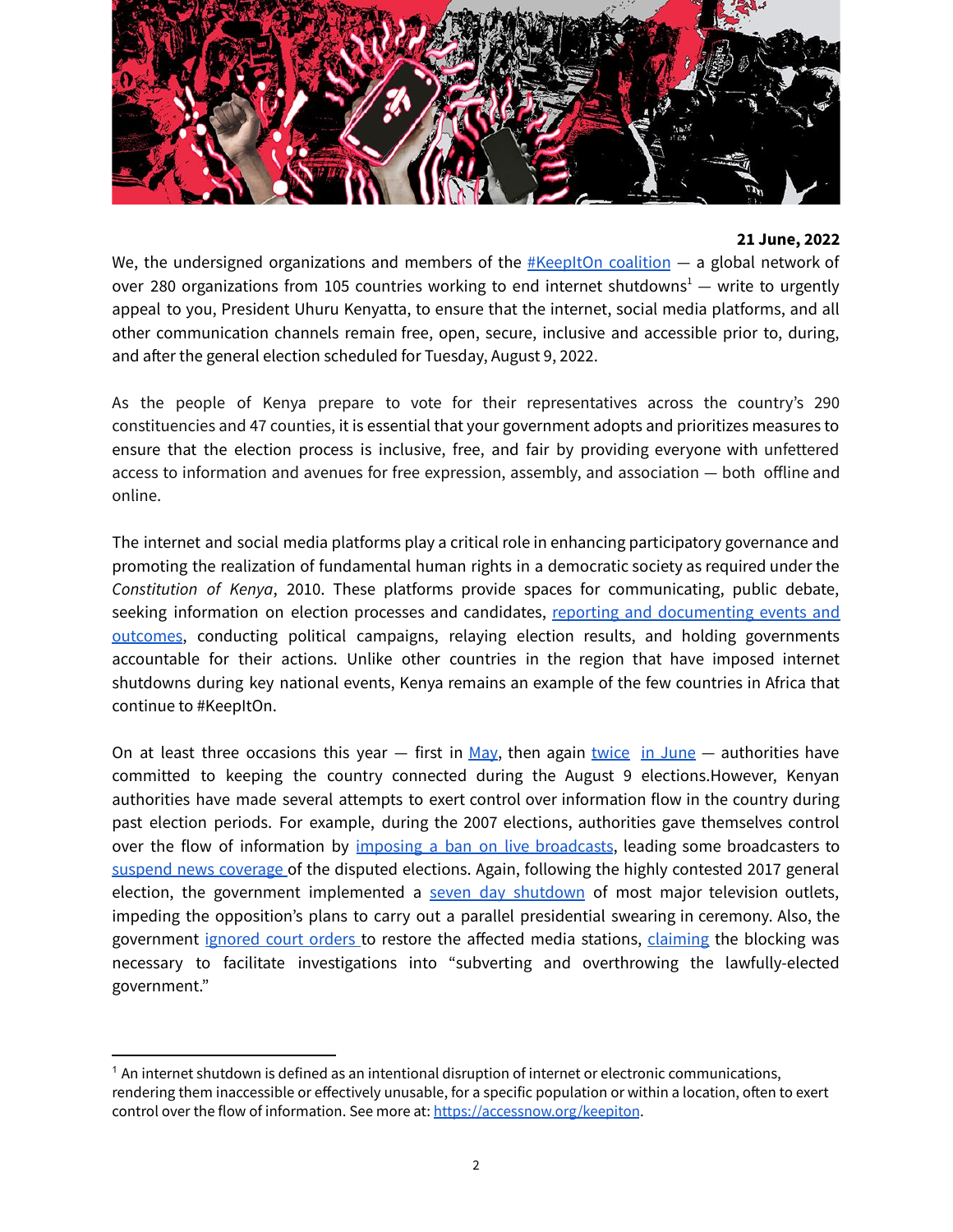

## **21 June, 2022 Internet shutdowns harm human rights, exacerbate crises, and stop the free flow of information**

Research shows that internet [shutdowns](http://www.anitagohdes.net/uploads/2/7/2/3/27235401/gohdes_synetworkaug14.pdf) and violence go hand in hand. Shutting down the internet during times of conflict, protests, and, most recently, a deadly [pandemic](https://www.accessnow.org/keepiton-internet-shutdowns-put-lives-at-risk-during-covid-19/) adds fuel to the fire, and cuts off access to vital, timely, and life-saving information, and to emergency services. Shutdowns violate fundamental human rights such as freedom of opinion and expression, access to information, freedom of the press, and freedom of peaceful assembly. By disrupting the flow of information, shutdowns exacerbate existing tensions, potentially instigate or conceal violence and human rights violations perpetrated by both state and non-state actors, and spur the spread of misinformation.

Shutdowns also make it [extremely](https://cpj.org/2021/05/journalists-shutdowns-myanmar-ethiopia-kashmir/) difficult for journalists and the media to carry out their work thereby denying people both inside and outside of the country access to credible information. The Independent Electoral and Boundaries Commission (IEBC), human rights defenders, election observers, political parties, election candidates, civil society actors, and other election stakeholders count on the internet to monitor and report on elections, facilitating transparency and openness in the process.

Additionally, imposing internet shutdowns interferes with people's livelihoods and costs nations [billions](https://www.top10vpn.com/research/cost-of-internet-shutdowns/) of dollars as businesses, companies, public and private institutions which rely on the digital economy stand to lose huge sums of money during shutdowns.

## **Internet shutdowns contravene international laws**

Kenya has ratified regional and international frameworks such as the legally-binding *[International](https://treaties.un.org/doc/publication/unts/volume%20999/volume-999-i-14668-english.pdf) [Covenant](https://treaties.un.org/doc/publication/unts/volume%20999/volume-999-i-14668-english.pdf) on Civil and Political Rights* (ICCPR), and the *African Charter on Human and [People's](https://www.achpr.org/legalinstruments/detail?id=49) Rights*, which provide for the protection and promotion of the rights of freedom of opinion and expression, assembly, and access to information — both offline and online. Furthermore, the *[Declaration](https://www.achpr.org/public/Document/file/English/Declaration%20of%20Principles%20on%20Freedom%20of%20Expression_ENG_2019.pdf) of Principles on Freedom of Expression and Access to [Information](https://www.achpr.org/public/Document/file/English/Declaration%20of%20Principles%20on%20Freedom%20of%20Expression_ENG_2019.pdf) in Africa 2019* calls upon States not to "engage in or condone any disruption of access to the internet and other digital technologies for segments of the public or an entire population."

The 2016 *African [Commission](https://www.achpr.org/sessions/resolutions?id=374) on Human and Peoples' Rights (ACHPR) Resolution* recognizes the "importance of the internet in advancing human and people's rights in Africa," and expressed concern over the "emerging practice of State Parties interrupting or limiting access to telecommunication services such as [the](https://www.osce.org/fom/154846) internet, social media, and messaging services." Moreover, the UN [Secretary](https://www.osce.org/fom/154846) [General](https://www.osce.org/fom/154846) and experts affirm that, "blanket Internet shutdowns and generic blocking and filtering of services are considered by United Nations human rights mechanisms to be in violation of international human rights law."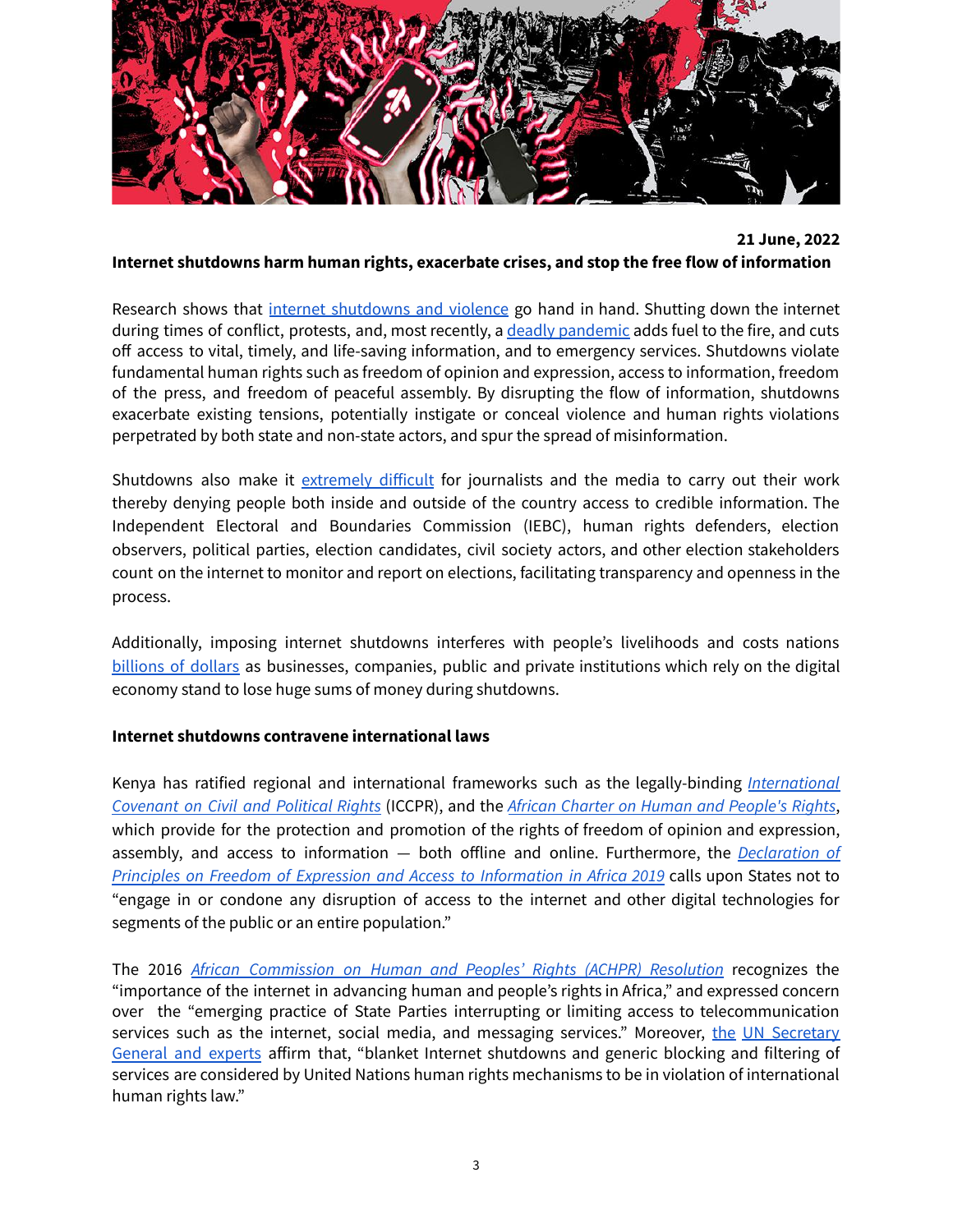

**21 June, 2022**

## **Telecom companies must respect human rights**

Likewise, telecommunications companies and businesses have a responsibility under the *UN [Guiding](https://www.ohchr.org/Documents/Publications/GuidingPrinciplesBusinessHR_EN.pdf) [Principles](https://www.ohchr.org/Documents/Publications/GuidingPrinciplesBusinessHR_EN.pdf) on Business and Human Rights* and the *OECD Guidelines for [Multinational](https://www.oecd.org/investment/mne/1903291.pdf) Enterprises* to respect human rights, prevent or mitigate potential harms, and provide remedy for harms they cause or contribute to.

Telecommunications and internet service providers operating in Kenya — including Safaricom, Airtel, Telkom Kenya, Jamii Telecom, Wananchi, and Liquid Telecom — have a responsibility to provide quality, open, and secure access to the internet and digital communication tools.

Internet shutdowns — whether in Kenya or other countries — must never be allowed to become the norm, and we encourage Kenyan enterprises to integrate these principles and practices for responding to censorship and network disruption requests in all markets where they operate.

#### **Recommendations:**

As organizations that believe in the power of the internet and digital platforms as an enabler of many other human rights, we respectfully request that you use the important positions of your offices to:

- **1. Publicly assure the people of the Republic of the Kenya that the internet, including social media and other digital communication platforms, will remain open, accessible, inclusive and secure across Kenya before, during and after the election;**
- **2. Refrain from ordering the interruption of telecommunications services, social media platforms, and other digital communication platforms before, during or after the elections;**
- **3. Ensure that telecommunications and internet service providers implement all necessary measures to provide high-quality, secure, unrestricted and uninterrupted internet access throughout the election period and thereafter in line with their quality of service and license conditions; and,**
- **4. Ensure that telecommunication and internet service providers inform internet users of any potential disruptions, and to take all reasonable steps to fix any identified disruptions likely to impact the quality of service they receive.**